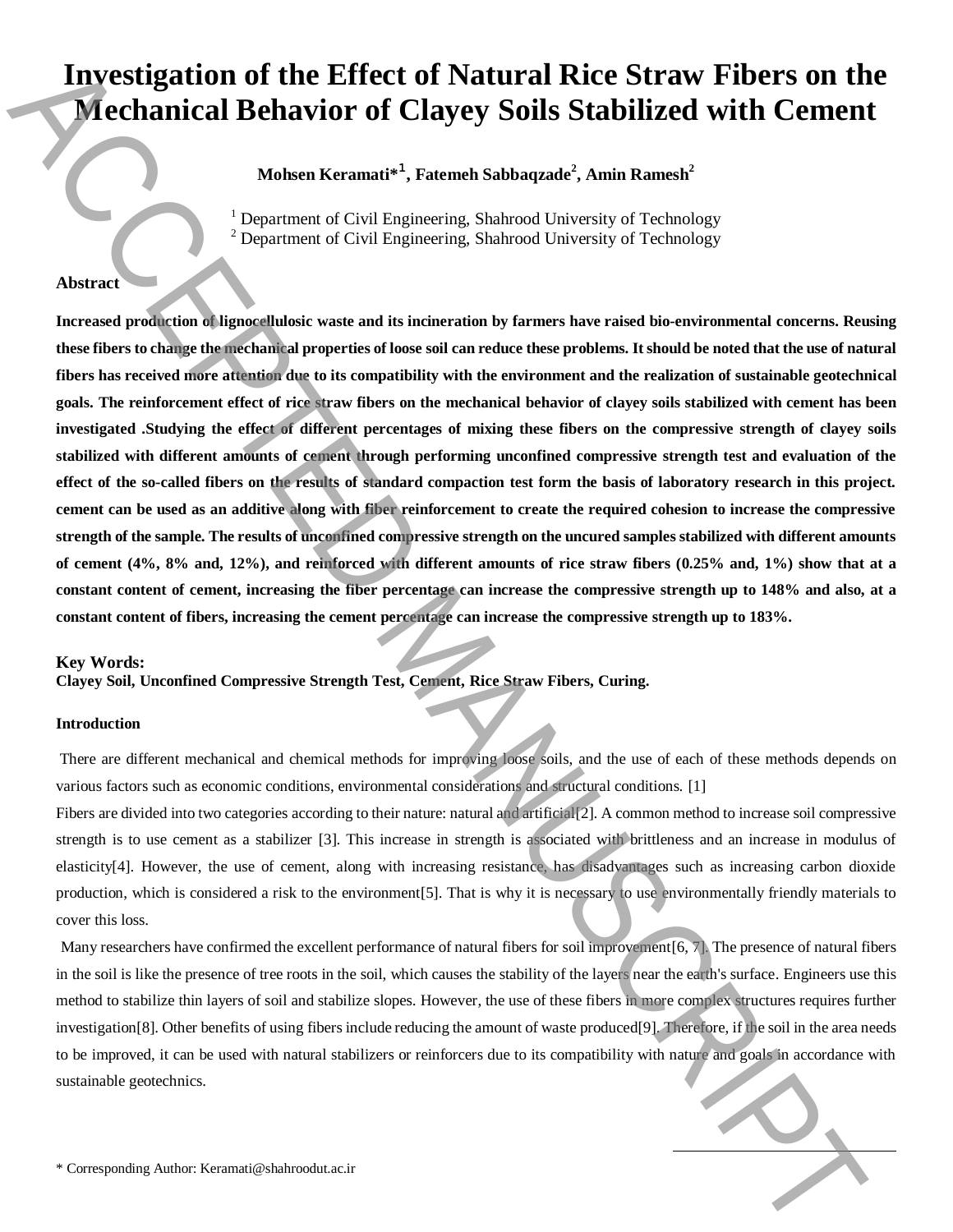By using cement and fibers together, in addition to improving the mechanical properties of the soil and preventing the degradability of fibers, it is possible to reduce cement consumption and prevent further production of carbon dioxide and environmental pollution[10]. In this study, the aim of the study is to investigate the mechanical behavior of fine-grained clay soils reinforced with natural fibers of rice straw fixed with cement and also to investigate the effect of curing time.

# **Materials and Methodology**

In this research, in order to improve the clay soil of Chaleh-Bagh area of Gorgan, rice straw fibers and Portland cement type 2 have been used. The grain size distribution curve of the studied soil is shown in Figure 1. This soil is in CL class in the unified classification system and according to ASTM D698-07 standard, the maximum specific dry weight is 1.79 and the optimum moisture content is 18.2%.



To determine the maximum specific dry weight and optimum moisture content of the samples, a standard compaction test was performed. After determining the necessary parameters, the samples were made in a special sampler for unconfined compressive strength test and then the compressive strength and failure strain values were measured.

## **Results and Discussion**

30 unconfined compressive strength tests have been performed to evaluate the compressive strength under different conditions. Variable parameters of the experiment include fiber weight percentage (0%, 0.25% and 1% in terms of maximum dry specific weight), cement weight percentage (0%, 4%, 8% and 12% in terms of maximum dry specific weight) and curing time (0, 7 and 28 days). The results are given below:



Figure 2 - Stress-strain curves of the reference sample and the fiber-reinforced samples.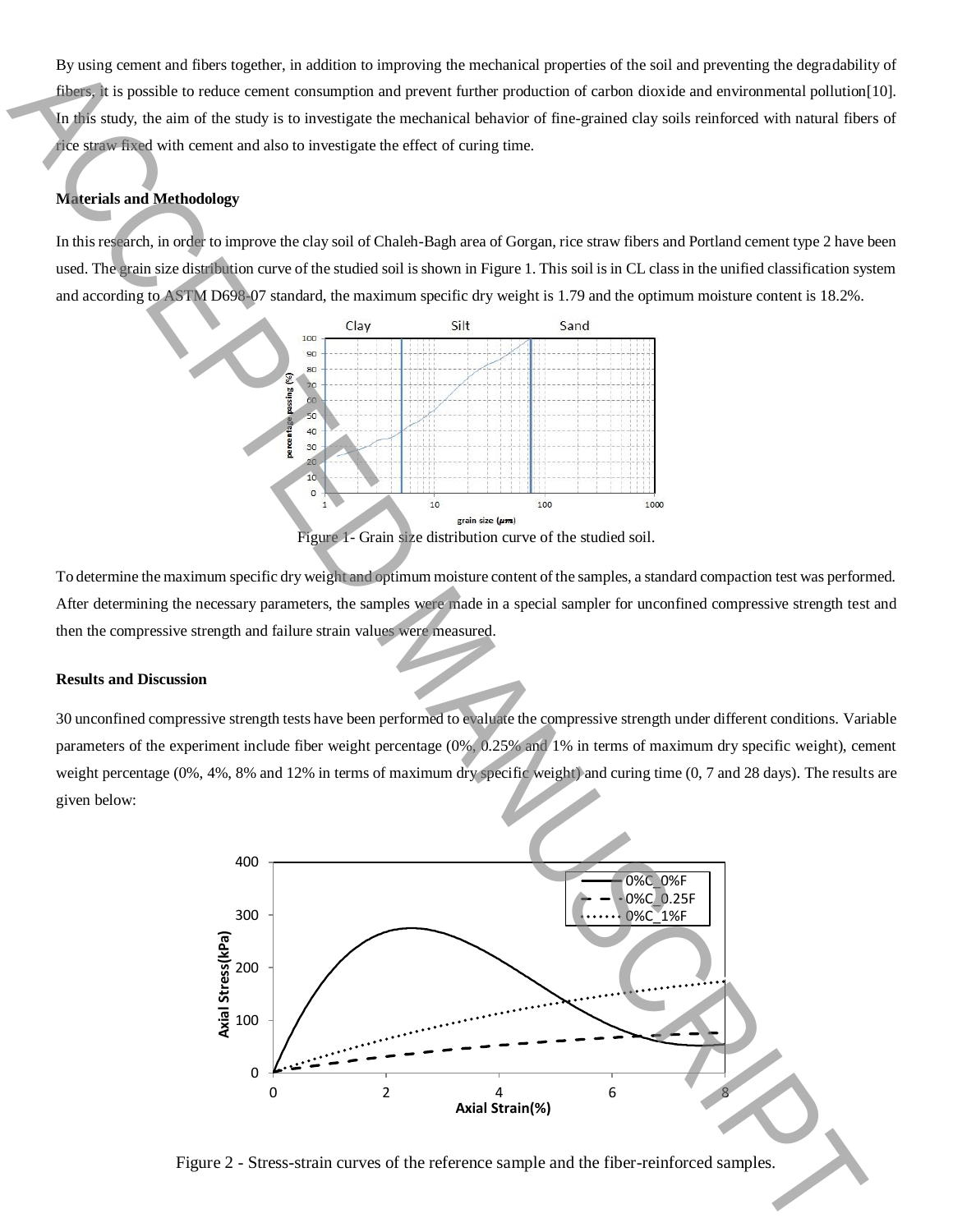

Figure 3- Failure of reinforced samples (a) Reference samples. (B) Sample containing 0.25% of fibers. (C) Sample containing 1% of fibers.



Figure 4- Stress-strain curves of the reference sample and uncured samples stabilized with different weight values of cement.

## **Conclusion**

The present study was conducted to improve clay soils. In this research, rice straw fibers and cement have been used to improve the clay and evaluate the compressive strength. The results of this research are as follows:

1. The results of standard compaction test show that by increasing the amount of fibers in the same cement content, the compaction diagram has moved to the right and down, which indicates the reduction of maximum dry specific weight and increase of optimum moisture content.

2. The results of unconfined compressive strength test of fiber-reinforced specimens indicate that the fibrous specimens have a flexible behavior and the compressive strength is slightly improved by increasing the amount of fibers from 0.25% to 1%.

3. The results of unconfined compressive strength test of cement-stabilized specimens show that there is a turning point in the stressstrain diagram of these specimens, which indicates brittle behavior.

## **References**

[1] H. Moradi Moghaddam, M. Keramati, A. Ramesh, R. Naderi, Experimental evaluation of the effects of structural parameters, installation methods and soil density on the micropile bearing capacity, International Journal of Civil Engineering, 19(11) (2021) 1313-1325.

[2] K.Q. Tran, T. Satomi, H. Takahashi, Study on strength behavior of cement stabilized sludge reinforced with waste cornsilk fiber, GEOMATE Journal, 13(39) (2017) 140-147.

[3] N.C. Consoli, M.A. Vendruscolo, A. Fonini, F. Dalla Rosa, Fiber reinforcement effects on sand considering a wide cementation range, Geotextiles and Geomembranes, 27(3) (2009) 196-203.

[4] M.S. Pakbaz, R. Alipour, Influence of cement addition on the geotechnical properties of an Iranian clay, Applied Clay Science, 67 (2012) 1-4.